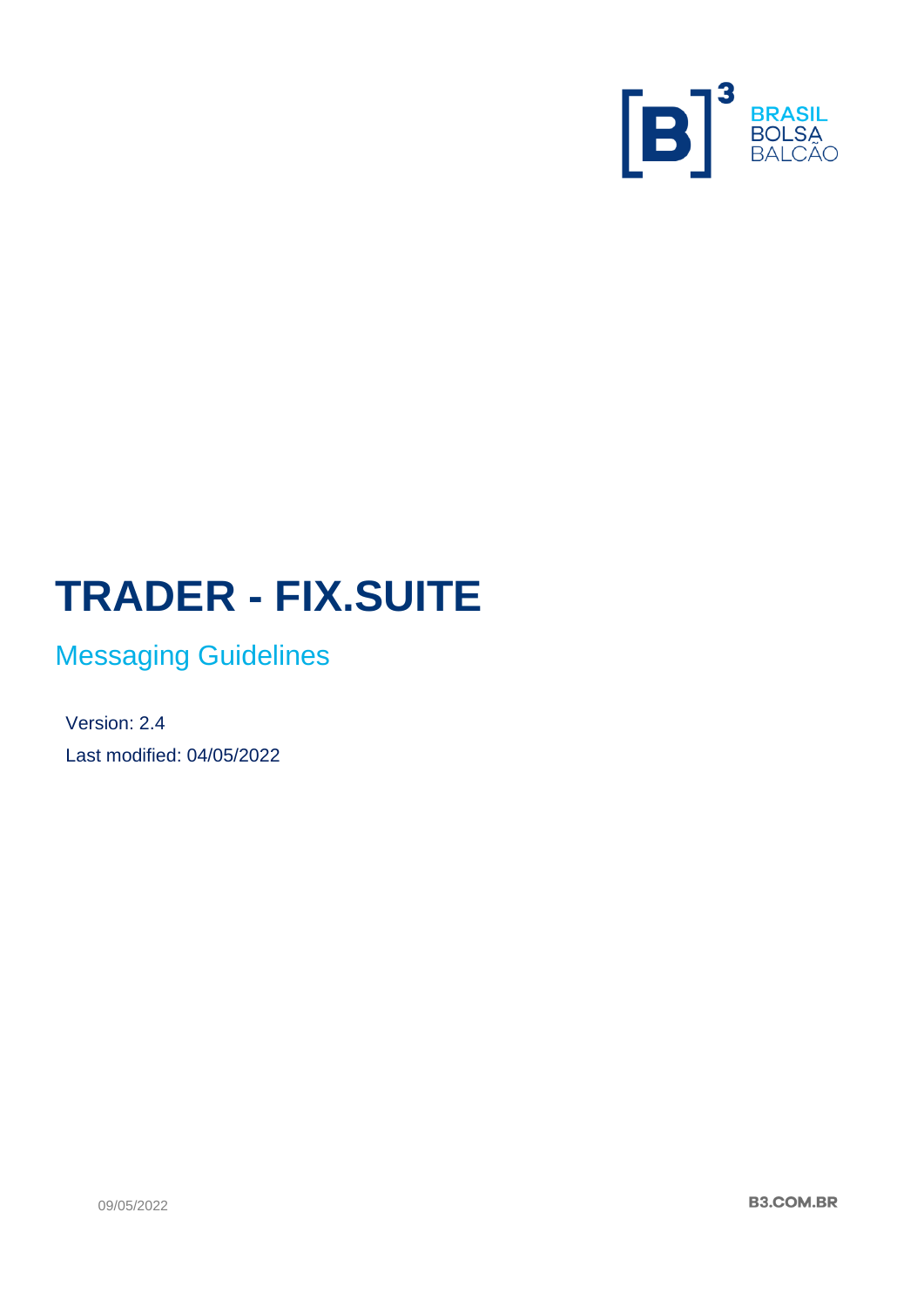#### **SUMMARY**

| 1              |     |  |  |  |  |
|----------------|-----|--|--|--|--|
|                | 1.1 |  |  |  |  |
|                | 1.2 |  |  |  |  |
| $\overline{2}$ |     |  |  |  |  |
|                | 2.1 |  |  |  |  |
| 3              |     |  |  |  |  |
|                | 3.1 |  |  |  |  |
|                |     |  |  |  |  |
|                |     |  |  |  |  |
|                | 3.2 |  |  |  |  |
|                |     |  |  |  |  |
|                |     |  |  |  |  |
|                |     |  |  |  |  |
|                | 3.3 |  |  |  |  |
|                | 3.4 |  |  |  |  |
| 4              |     |  |  |  |  |
| 5              |     |  |  |  |  |
|                | 5.1 |  |  |  |  |
|                | 5.2 |  |  |  |  |
|                |     |  |  |  |  |
|                | 5.3 |  |  |  |  |
|                |     |  |  |  |  |
|                |     |  |  |  |  |
|                | 5.4 |  |  |  |  |
|                |     |  |  |  |  |
|                |     |  |  |  |  |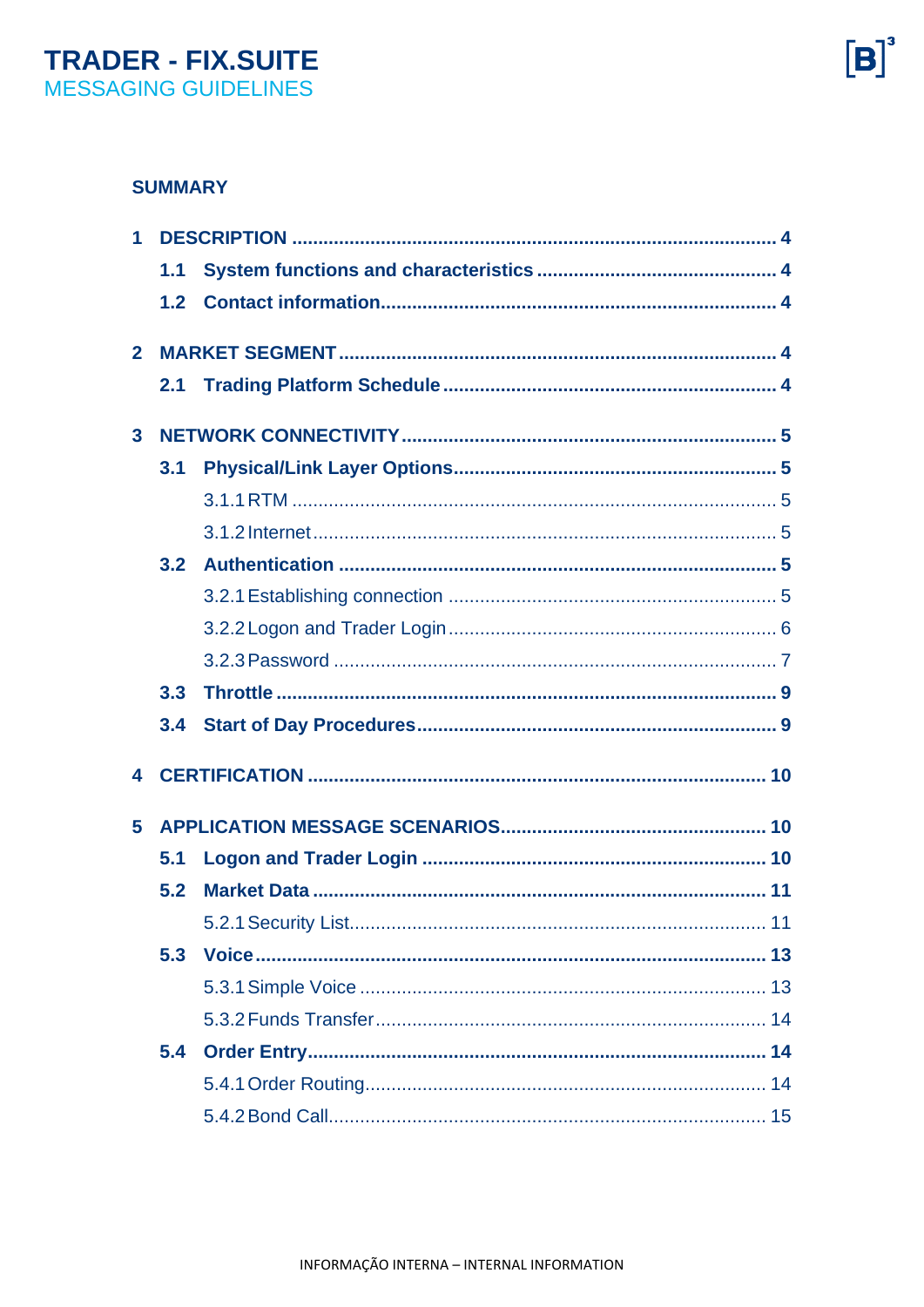# **Change Log**

| Date                         | Version | Description                                                                                                                                                                                                       | Author                       |
|------------------------------|---------|-------------------------------------------------------------------------------------------------------------------------------------------------------------------------------------------------------------------|------------------------------|
| June 29, 2020                | 1.0     | Initial version                                                                                                                                                                                                   | RC,<br><b>AYSF</b>           |
| November 24,<br>2020         | 2.0     | <b>Updated about Market</b><br>$\overline{\phantom{a}}$<br>Segment in Session 2.1<br><b>Added NewOrderSingle</b><br>message (35=D) in diagrams<br>session 5.1<br>Updated about authentication<br>in session 3.2.8 | <b>AYSF</b>                  |
| March 22, 2021               | 2.1     | Added new information about<br><b>Transmitting and Receiving</b><br>Messages in session 3.3                                                                                                                       | AYSF,<br><b>RDC</b>          |
| April 09, 2021               | 2.2     | Added new type of Order<br>$\overline{\phantom{a}}$<br>Management, 5.1.3 Bond Call                                                                                                                                | <b>RDC</b>                   |
| May 20 <sup>th</sup> , 2021  | 2.3     | Removed tag Text(58) in<br>$\overline{\phantom{a}}$<br>session 3.2.2 (Logon and<br>Trader Login).                                                                                                                 | <b>AYSF</b>                  |
| May, 04 <sup>th</sup> , 2022 | 2.4     | <b>Added SecurityListRequest</b><br>message (35=x) in diagrams<br>session 5.1<br><b>Added BookIndication</b><br>message $(35539=1)$ in Order<br>Entry session 5.3<br>Updated Voice session from<br>5.1 to 5.2     | AYSF,<br>RSPR,<br><b>LHA</b> |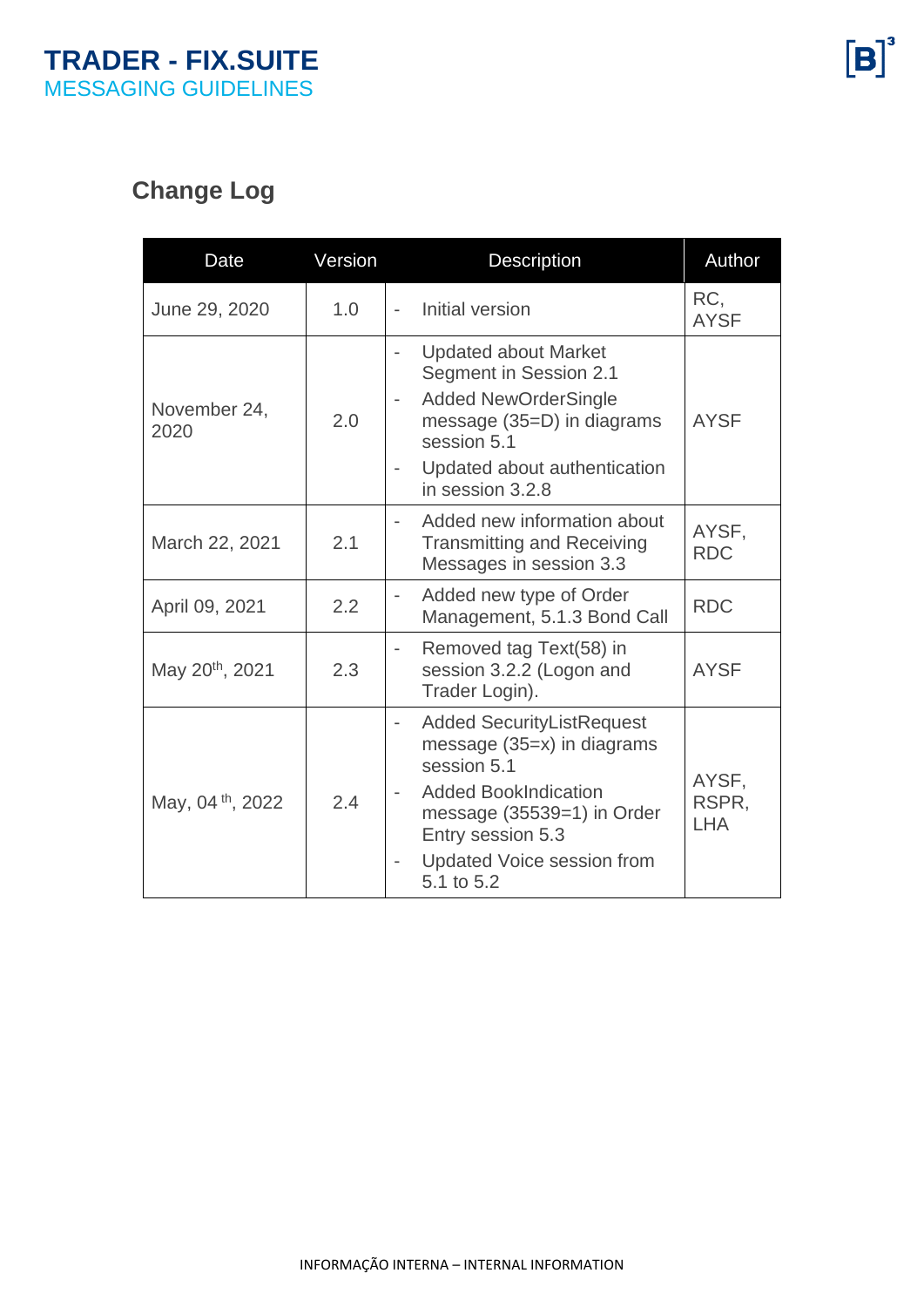#### <span id="page-3-0"></span>**1 DESCRIPTION**

This document is intended to assist those who wish to develop applications that connect to FIX.SUITE services through the FIX protocol.

#### <span id="page-3-1"></span>**1.1 System functions and characteristics**

FIX.SUITE is based on the 4.4 version of the Financial Information Exchange ("FIX") Protocol. FIX is a technical specification for electronic communication of trade-related messages. It is an open standard managed by members of FIX Protocol Limited [\(https://www.fixtrading.org/\)](https://www.fixtrading.org/).

This document outlines the B3 FIX implementation and is provided for thirdparties which need trading connectivity through FIX.SUITE. It is assumed that the reader of this document has basic knowledge of the FIX protocol.

#### <span id="page-3-2"></span>**1.2 Contact information**

| <b>SUBJECT</b>                                                            | <b>EMAIL</b>                   | <b>TELEPHONE</b> |
|---------------------------------------------------------------------------|--------------------------------|------------------|
| Institution's registration                                                | cadastro@b3.com.br             | +55 11 2565-5070 |
| <b>FIX.SUITE</b> services contracting                                     | contratacao@b3.com.br          | +55 11 2565-5080 |
| Systems certification                                                     | tradingcertification@b3.com.br | +55 11 2565-5029 |
| Projects and suggestions                                                  | produtosfront@b3.com.br        | +55 11 2565-5996 |
| Operationalization of the TRADER<br>Platform                              | negociacao@b3.com.br           | +55 11 2565-5022 |
| <b>FIX.SUITE</b> functionality and<br><b>TRADER Platform connectivity</b> | suporteanegociacao@b3.com.br   | +55 11 2565-5021 |

#### <span id="page-3-3"></span>**2 MARKET SEGMENT**

#### <span id="page-3-4"></span>**2.1 Trading Platform Schedule**

The following table describes the trading schedules for the platform in each market segment: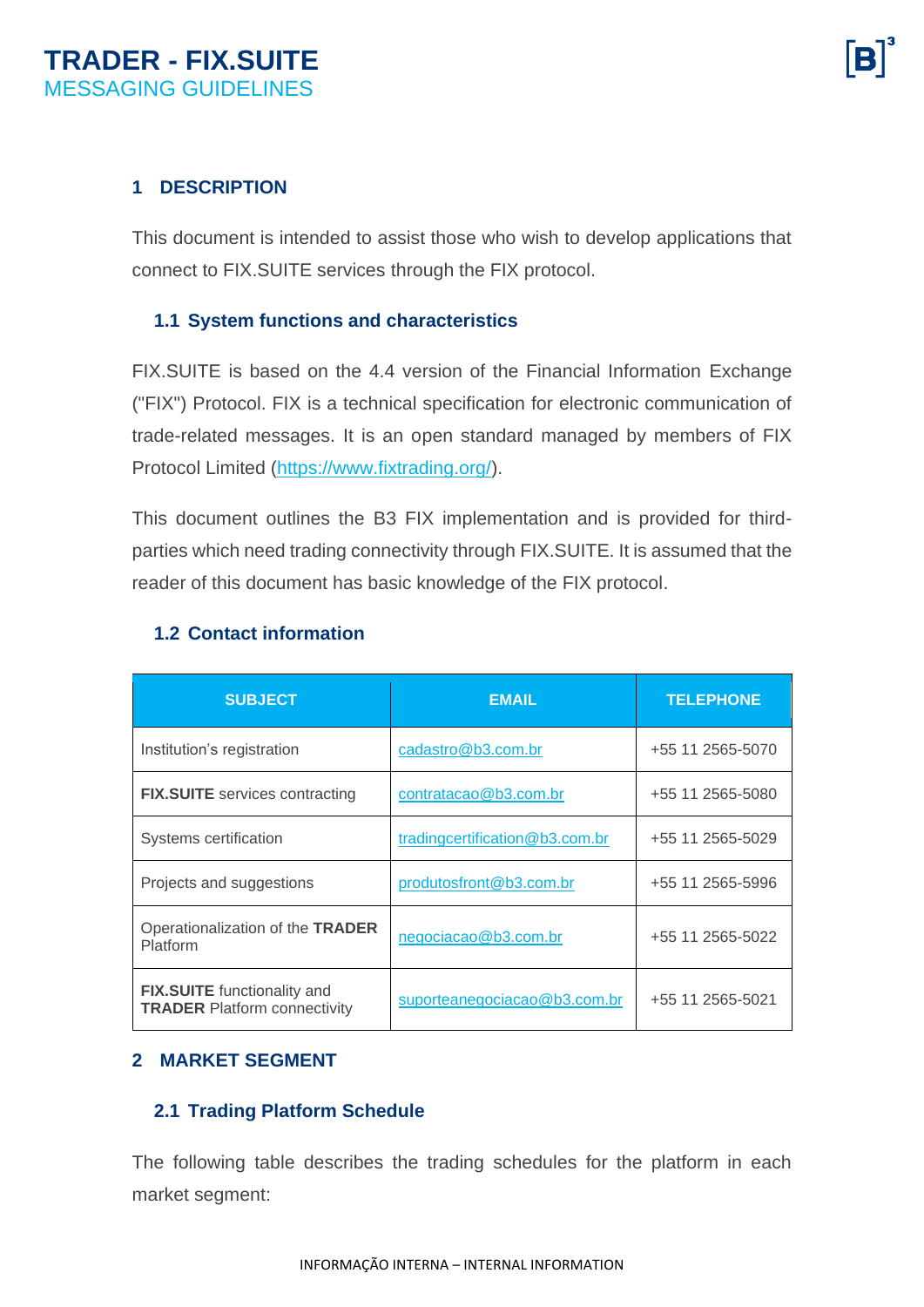| Corporate              | ⊺Schedule                                               |
|------------------------|---------------------------------------------------------|
| <b>FIX.SUITE Voice</b> | Closed daily between 22:00 and 3:00 (Brasília / GMT-3). |
|                        | On weekends between Fri 22:00 and Sun 12:00             |



In general, for TRADER FIX.SUITE, customers may connect every day or keep connected through the week. B3 highly recommends that customers remain disconnected during the weekends, unless when participating in scheduled mock tests.

#### <span id="page-4-0"></span>**3 NETWORK CONNECTIVITY**

The following sections describe all connectivity options for FIX.SUITE.

#### <span id="page-4-1"></span>**3.1 Physical/Link Layer Options**

Market participants can choose from the following connectivity offers.

#### <span id="page-4-2"></span>3.1.1 RTM

Through the agreement between B3 and RTM, the interconnection between the technological infrastructures maintained and managed, respectively, by B3 and RTM, was made possible, to allow access to the services made available in their technological infrastructures, by RTM participants and B3 participants.

#### <span id="page-4-3"></span>3.1.2 Internet

Through a direct access connection to the Internet, previously authorized, participants can obtain access to technological infrastructures and their respective services made available and exposed on the Internet by B3.

#### <span id="page-4-4"></span>**3.2 Authentication**

#### <span id="page-4-5"></span>3.2.1 Establishing connection

To establish communication between participant's applications and TRADER - FIX.SUITE, it is necessary to create a secure channel connection. This connection can be established in two ways: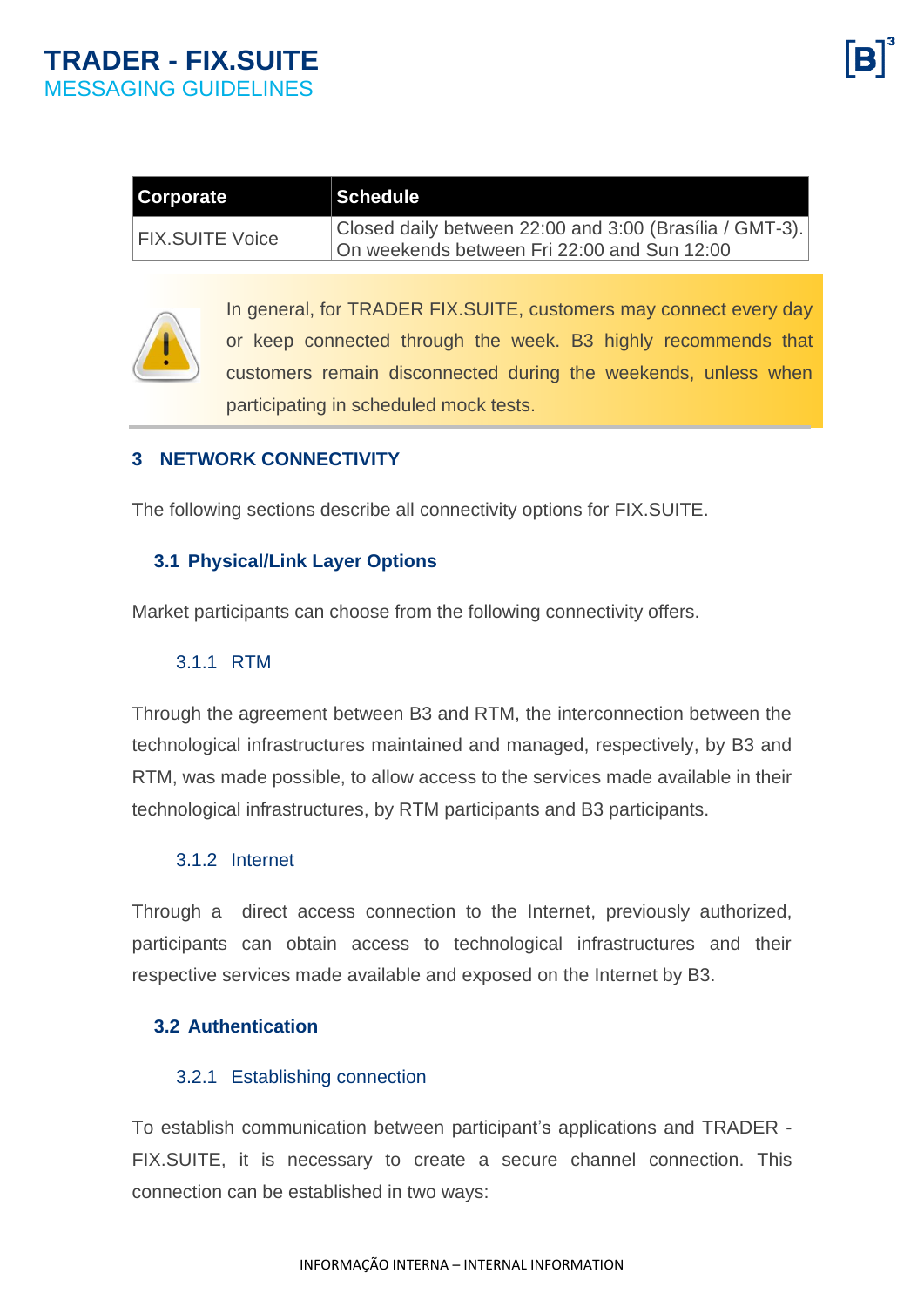- 1. Using a universal TLS / SSL tunneling service This is necessary to do SSL Handshake or.
- 2. Insert in the client application settings file, the property SocketUseSSL=Y, if you use QuickFIX/J.



Stunnel is necessary to guarantee data traffic on a secure network, so the connection can be established using TLS 1.2. If the client does not have TLS enabled on its network, the connection cannot be established.

The flow of messages exchanged to guarantee the login are in item 3.2.2 of this document.

#### <span id="page-5-0"></span>3.2.2 Logon and Trader Login

The user will first log (35=A) on and be authenticated in the session. After sending the message, it will be validated via Trader Login (35=UCG) allowing the sending of messages. It is acceptable more than one Trade Login in the same session.

FIX sessions may require the user to provide authentication data on the Logon message. The following tables depicts the fields used to convey such information: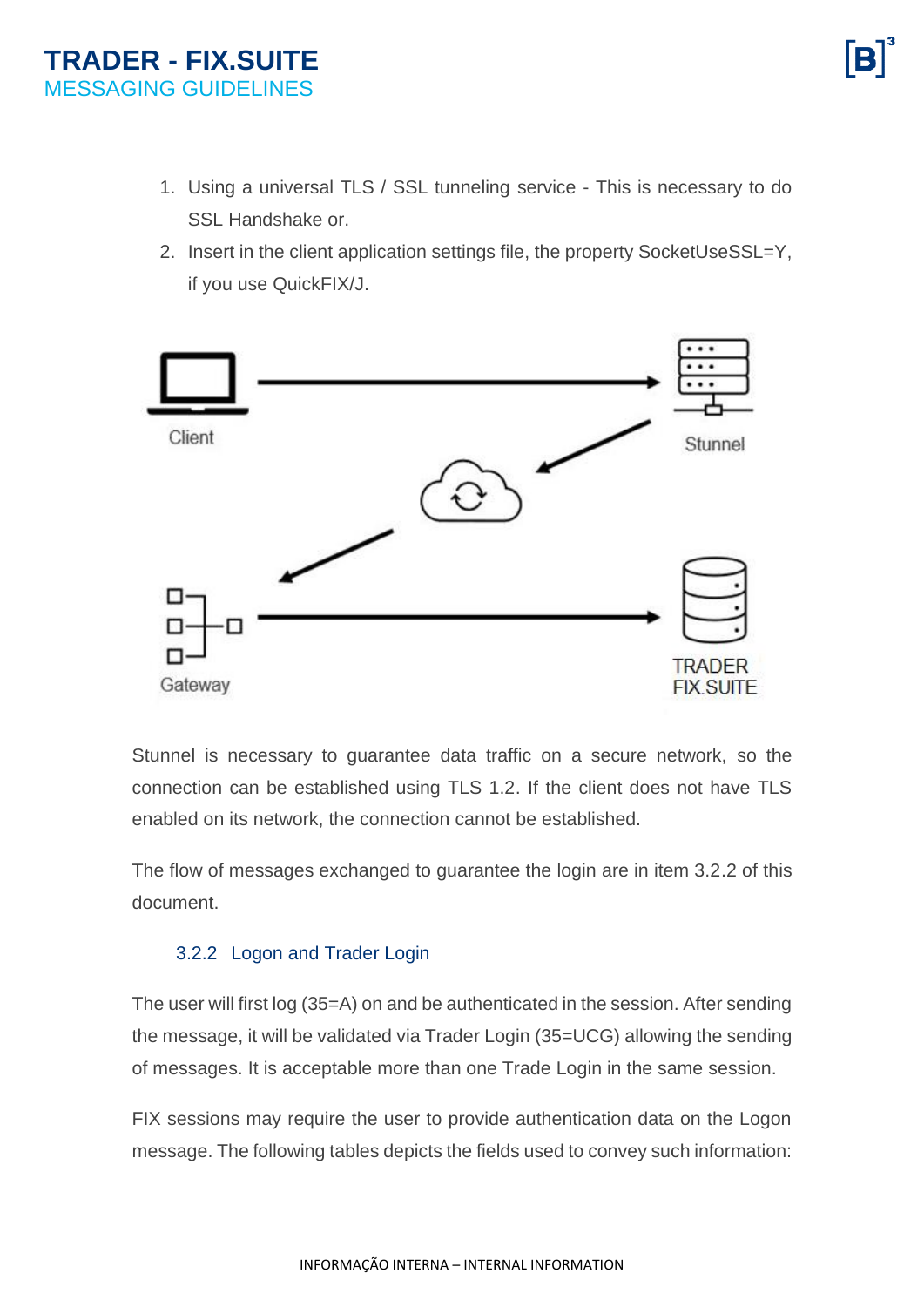#### **Logon**

| <b>Tag</b> | <b>Tag Name</b>      | Req'd | Datatype    | Comment                                                                                                                                         |
|------------|----------------------|-------|-------------|-------------------------------------------------------------------------------------------------------------------------------------------------|
| 98         | EncryptMethod        | Y     | Int(1)      | Must be "0"                                                                                                                                     |
| 108        | <b>HeartBtInt</b>    | Y     | Int         | Recommended: "30"                                                                                                                               |
| 95         | RawDataLength        | N     | Length      | Required when this message<br>contains authentication data. For<br>more details on authentication data in<br>Logon messages, please contact B3. |
| 96         | RawData              | N     | Data        | Required when this message<br>contains authentication data. For<br>more details on authentication data in<br>Logon messages, please contact B3. |
| 141        | ResetSeqNumFlag      | N     | Boolean (1) | Indicates that both sides of the FIX<br>session should reset sequence<br>numbers.                                                               |
| 464        | TestMessageIndicator | N     | Boolean (1) | Sent only by B3                                                                                                                                 |
| 553        | Username             | N     | String      | Userid or username.                                                                                                                             |
| 10         | CheckSum             | N     | String      | Always unencrypted, always last field<br>in message                                                                                             |

#### **Trader Login**

| Tag | Tag Name      | Reg'd | Datatype | Comment                                                |
|-----|---------------|-------|----------|--------------------------------------------------------|
| 553 | Username      |       | String   | Trader username                                        |
| 95  | RawDataLength |       | Integer  | Password length, this field must come<br>before Tag 96 |
| 96  | RawData       |       | String   | Password                                               |

<span id="page-6-0"></span>See Chapter 5 - [Application Message Scenarios](#page-9-2) for an example login scenario.

#### 3.2.3 Password

#### 3.2.3.1 Password Renewal

Passwords are initially provided by B3 Trading Support Department (SSN) and then handed to clients to include in their applications. Users may change the password whenever it's necessary by sent an e-mail to [controledenegociacao@b3.com.br.](mailto:controledenegociacao@b3.com.br)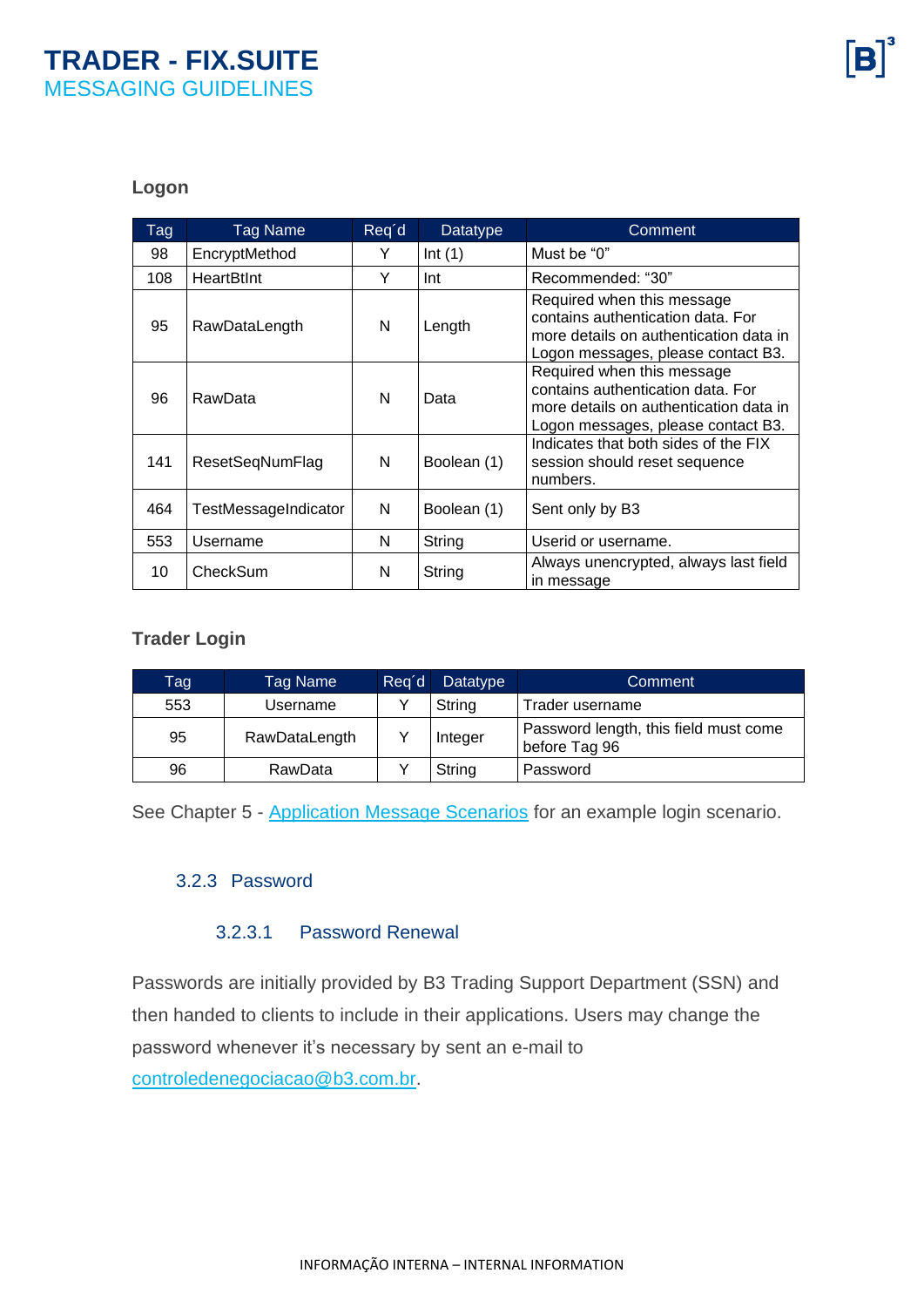#### 3.2.3.2 Password Policy

To enforce security, some policies are in place and must be considered when changing passwords. The Password Policy include the following aspects:

#### 3.2.3.3 Password Age

By default, passwords are configured to not expire.

#### 3.2.3.4 Session Lockout

In case a wrong password is provided, the authentication will fail, and the connection will be shut down. A Logout message will be sent to indicate the failure in authentication. During the next 3 minutes the FIX session will be locked, and no connection will be accepted within this time. The system allows up to 5 wrong attempts to establish a connection, after what the FIX session is locked, and users will need to contact B3 Trading Support Department (SSN) to restore the session.

#### 3.2.3.5 Minimum Length

All passwords need to be at least 8 characters long. Requests for new passwords that don't conform to this requirement will be rejected.

#### 3.2.3.6 Password History

The system records the last 10 passwords assigned to the FIX session. The new password must have not been used before.

#### 3.2.3.7 Password Strength

To guarantee that passwords meet some strength requirements, the formation rule determines that all passwords must be composed of characters listed in three out of four categories:

- At least one lowercase character (from a through z)
- At least one uppercase character (from A through Z)
- At least one digit (from 0 through 9)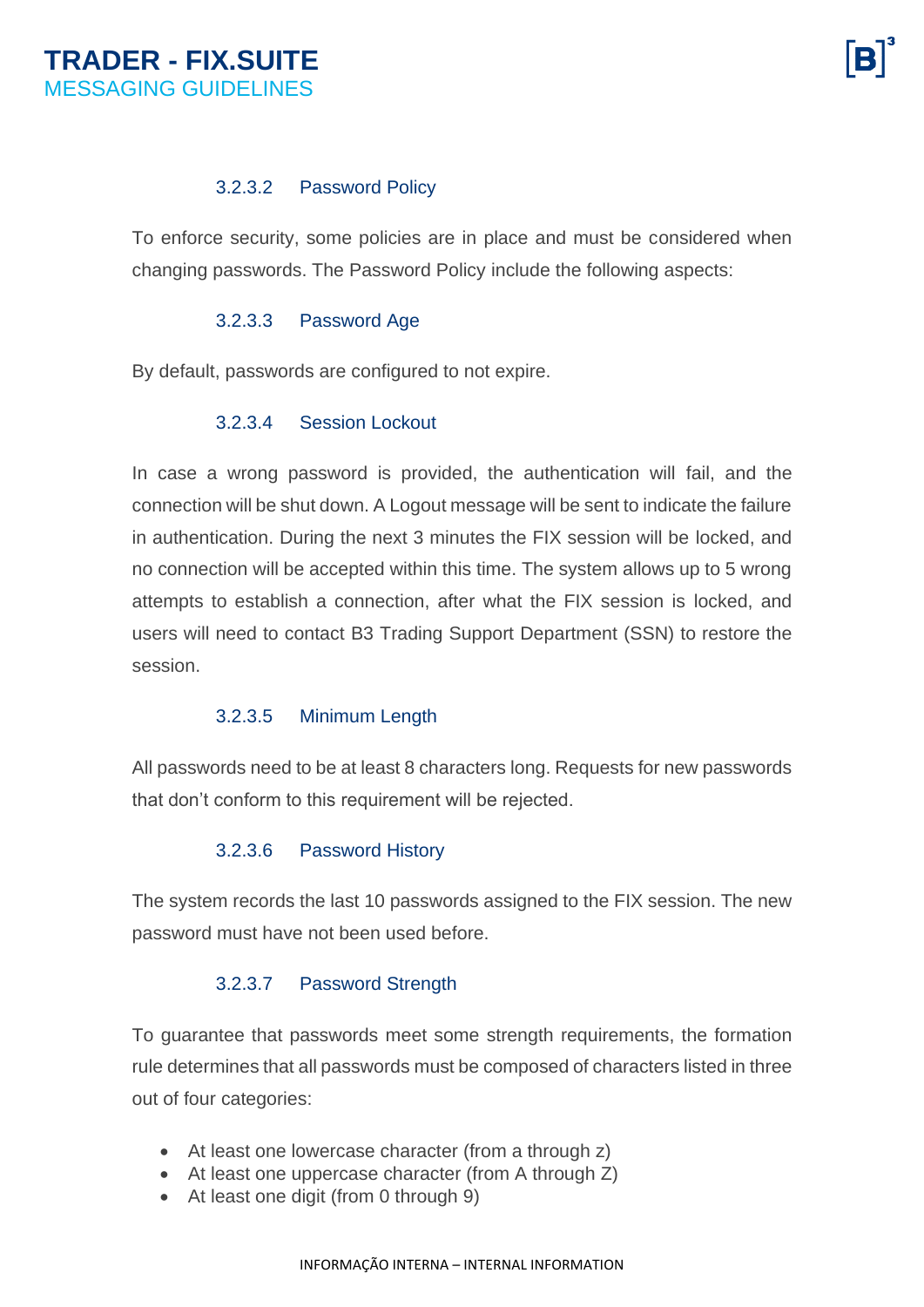• At least one special character (non-alphanumeric)

Requests for new passwords that don't conform to this requirement will be rejected.

#### <span id="page-8-0"></span>**3.3 Throttle**

The throttling mechanism controls the flow of messages at the FIX session level and was implemented to regulate the number of messages sent to B3 to optimize performance.

The throttling is specified in messages per second and the maximum number of messages per second is 50.

If a message exceeds the maximum rate set, it will be rejected. In this case, a "Business Message Reject" error message will be sent with Business Reject Reason *= "<message> not processed, over throttle limit, max msg per 1000 millisecond(s) is 50*". Client systems can cross-reference the business message reject message with the originating message that was throttled by verifying the content of tag 45 (RefSeqNum). This tag will contain the FIX session level sequence number (tag 34) of the message that was rejected. If non-reject is set, the throttle mechanism will withhold the messages exceeded until the end of the second, in this case, a higher latency would be observed in the response.

Assuming a scenario in which the limit is set to 50 messages per second. The first period begins when the gateway receives the first message and if more than 50 messages are sent before the next second, they are throttled.

#### <span id="page-8-1"></span>**3.4 Start of Day Procedures**

The FIX session sequence number is reset to one at the beginning of each calendar day. Note that if client systems try to log on with a sequence number different than one at the start of day, the logon request will be rejected. However, during the day, client systems must not reset the sequence number, or all messages from the start of day will be retransmitted.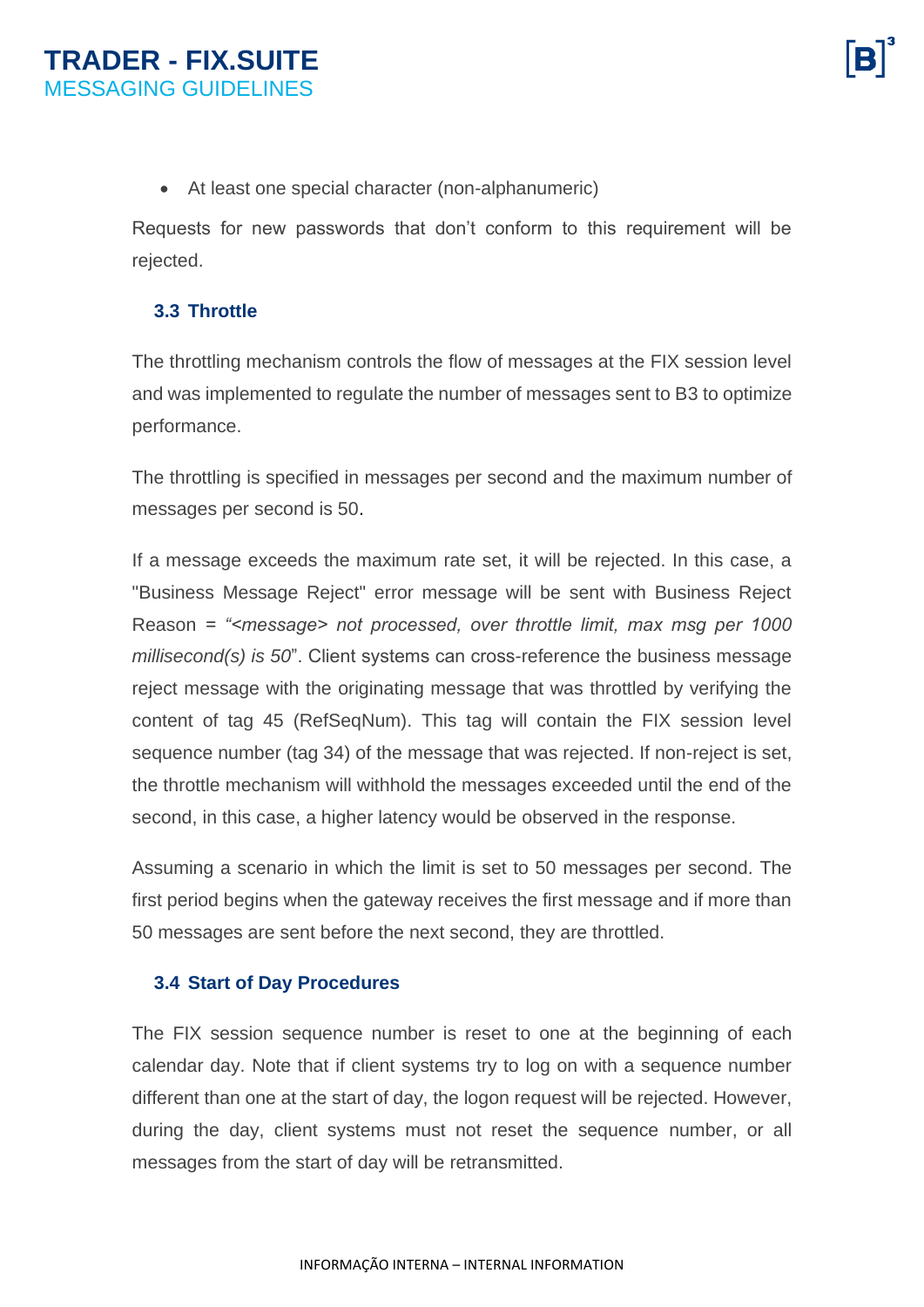#### <span id="page-9-0"></span>**4 CERTIFICATION**

B3 has a certification environment used by the participants and by Independent Software Vendors (ISVs) for testing and certification purposes of their software before accessing the productive environment of the Exchange.

The validation and the tests on acquired or under development solutions can be carried out during working days from 08:30 to 18:30 (local time), with no follow up needed from the certification team.

The certification environment can be access through a connection with direct access to the Internet, or using connection between the technological infrastructures maintained and managed, respectively, by B3 and RTM.

#### <span id="page-9-1"></span>**5 APPLICATION MESSAGE SCENARIOS**

The following sections provide examples of the most common application message scenarios. In all scenarios, if a message is malformed or fails specific business level conditions, it will be rejected with either a Session Reject (invalid tag for message, invalid body length, etc.) or Business Message Reject message (e.g., conditionally required field missing).

Trader



#### <span id="page-9-2"></span>**5.1 Logon and Trader Login**



Figure 1 - Login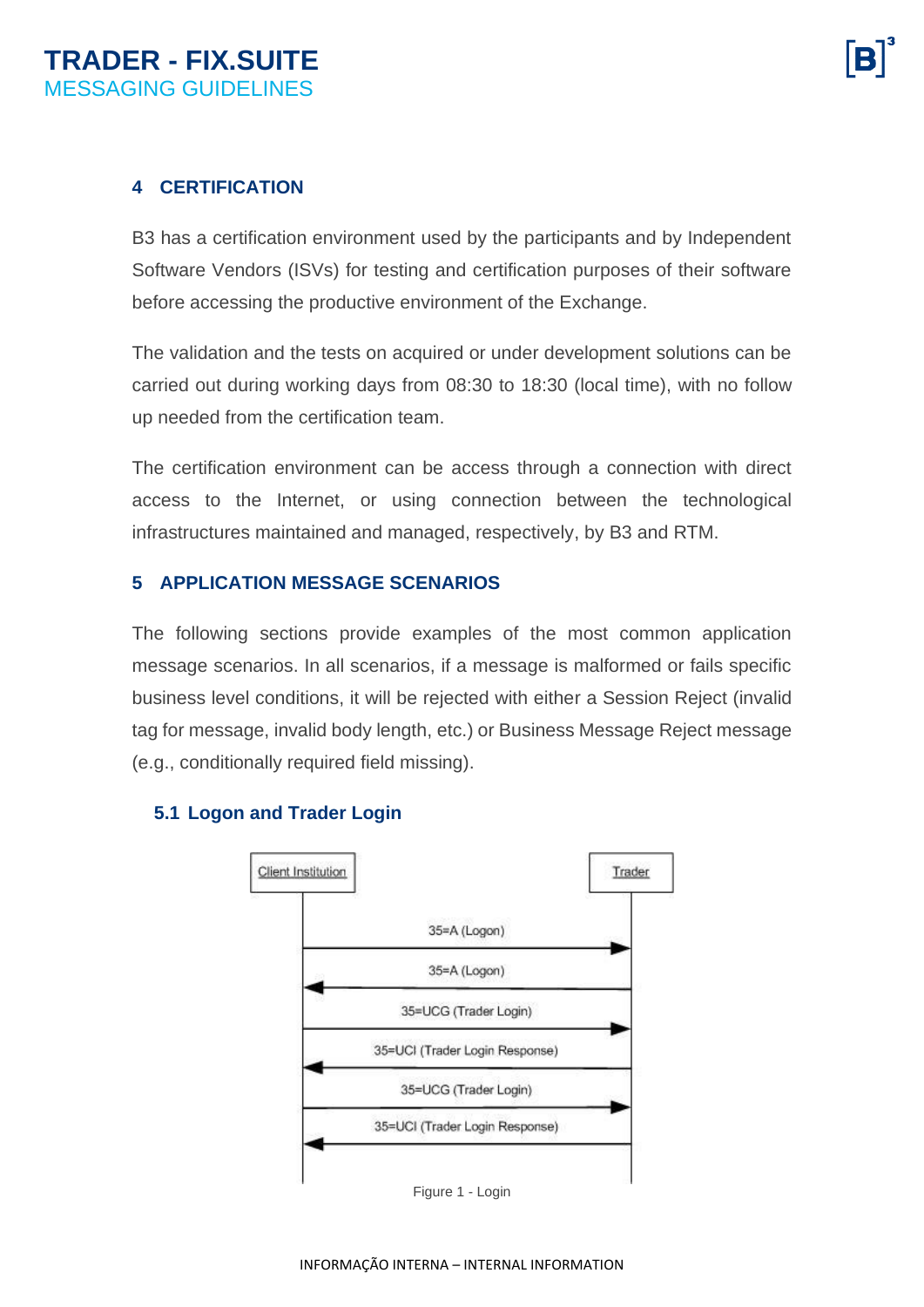#### <span id="page-10-0"></span>**5.2 Market Data**

<span id="page-10-1"></span>5.2.1 Security List

#### **Request**:

The security list can be requested in two ways:

- Setting a value for tag (48) SecurityID, which will return this specific instrument.
- Setting a value for tag (9802) CXTradingSector, which will return the security list of this setted trading sector.

For both ways, it is mandatory to set the tag (559) SecurityListRequestType with value 4 = All Instruments (Securities).

Available trading sectors for tag (9802) CXTradingSector:

| Value      | <b>Description</b>         |
|------------|----------------------------|
| BZD        | <b>Brazilian Bonds</b>     |
| CBO        | Crédito de descarbonização |
| CSD        | Casadas                    |
| DDI        | % de DI                    |
| DIS        | DI + Spread                |
| <b>DPU</b> | Debêntures PU              |
| IDI        | Indexado Inflação          |
| PFA        | Prefixado                  |
| PIC        | Públicos Inflação Curtos   |
| PIL        | Públicos Inflação Longos   |
| PPC        | Públicos LTN               |
| PPL        | Públicos NTNF              |
| <b>PUP</b> | Públicos Pós               |
|            | Títulos Inativos           |

#### **Response**:

Tag (320) SecurityReqID will be sent in every response (35=y) with the customized value as an identifier informed in the request (35=x).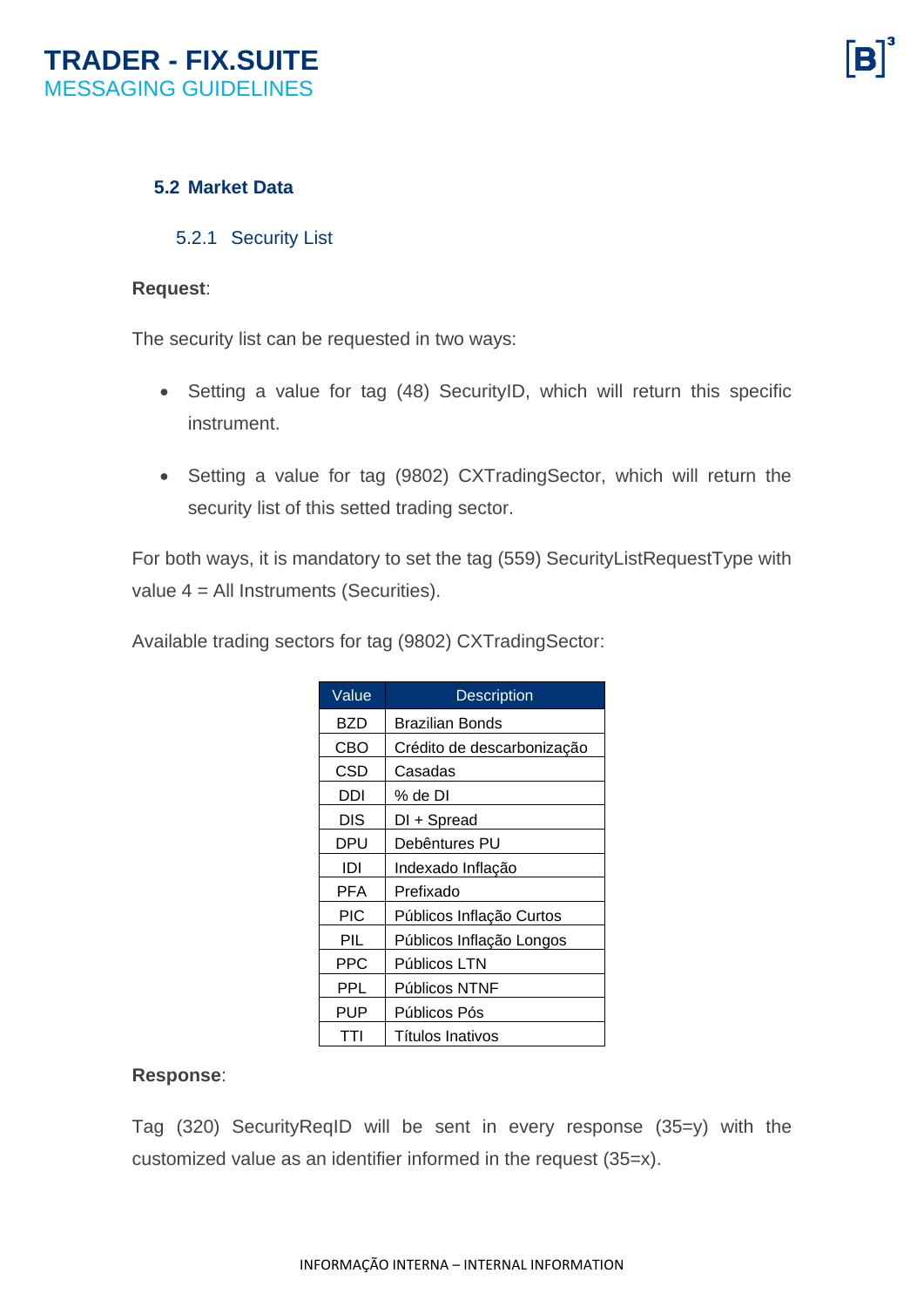Below, an example requesting tag (9802) CXTradingSector with value = BZD, which returns private securities. Private securities are identified by tag (9891) CXCetipID:



Figure 2 - Security with (9891) CXCetipID

Below, an example requesting tag (9802) CXTradingSector with value = PIC, which returns federal government bonds. Federal government bonds are identified by tag (9892) CXSelicID:

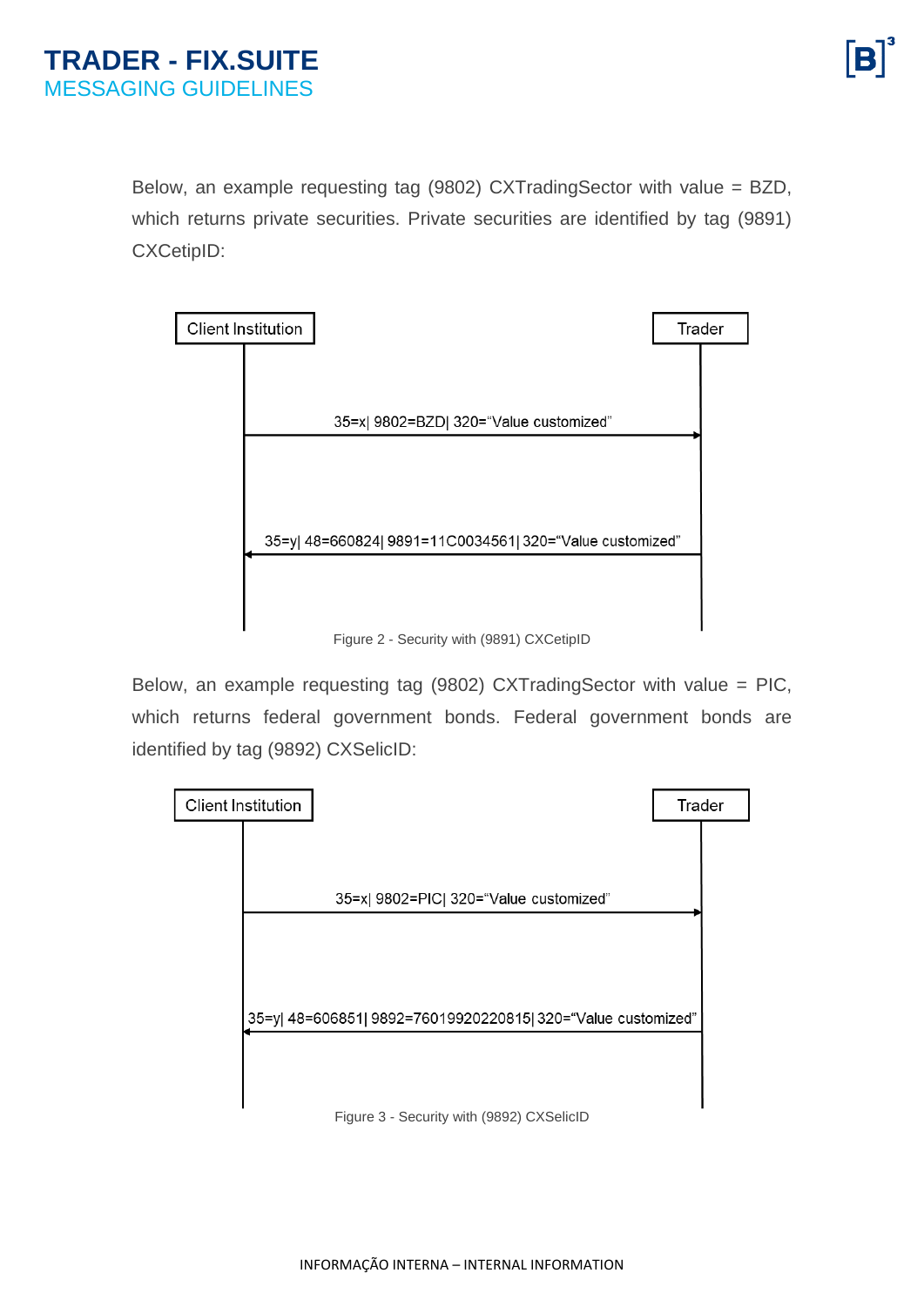#### **Incremental response**:

As long as the connection is maintained without interruptions, if any previously requested instrument has any changes, an update message will be received. Under these circumstances, Tag (320) SecurityReqID is sent in every response (35=y) with the string "XXX".



### <span id="page-12-0"></span>**5.3 Voice**

#### <span id="page-12-1"></span>5.3.1 Simple Voice

In this example, a simple voice is sent by the client institution. This voice is accepted by the counterparty.

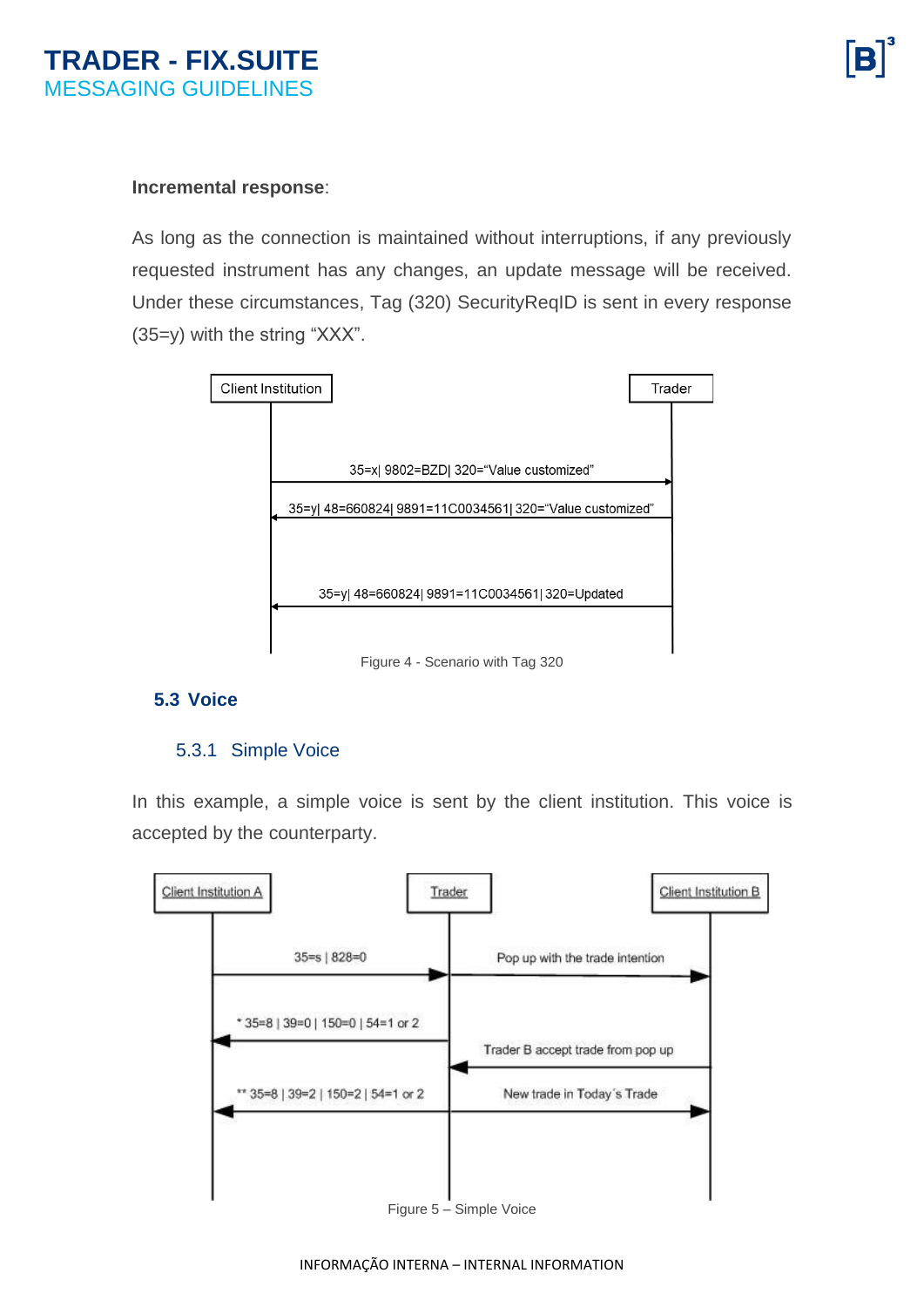#### <span id="page-13-0"></span>5.3.2 Funds Transfer

In this example, a funds transfer is sent by the client institution. This voice is automatically accepted by the intermediator.



Figure 6 – Funds Transfer

#### <span id="page-13-1"></span>**5.4 Order Entry**

#### <span id="page-13-2"></span>5.4.1 Order Routing

In this example, an order is sent by the client institution A to the Order Book. Client A receives an Execution Report with the status of the order entered.

If the Client Institution B send an order that fills partially or completely Client A order, an Execution Report with the trade information will be sent to both sides.